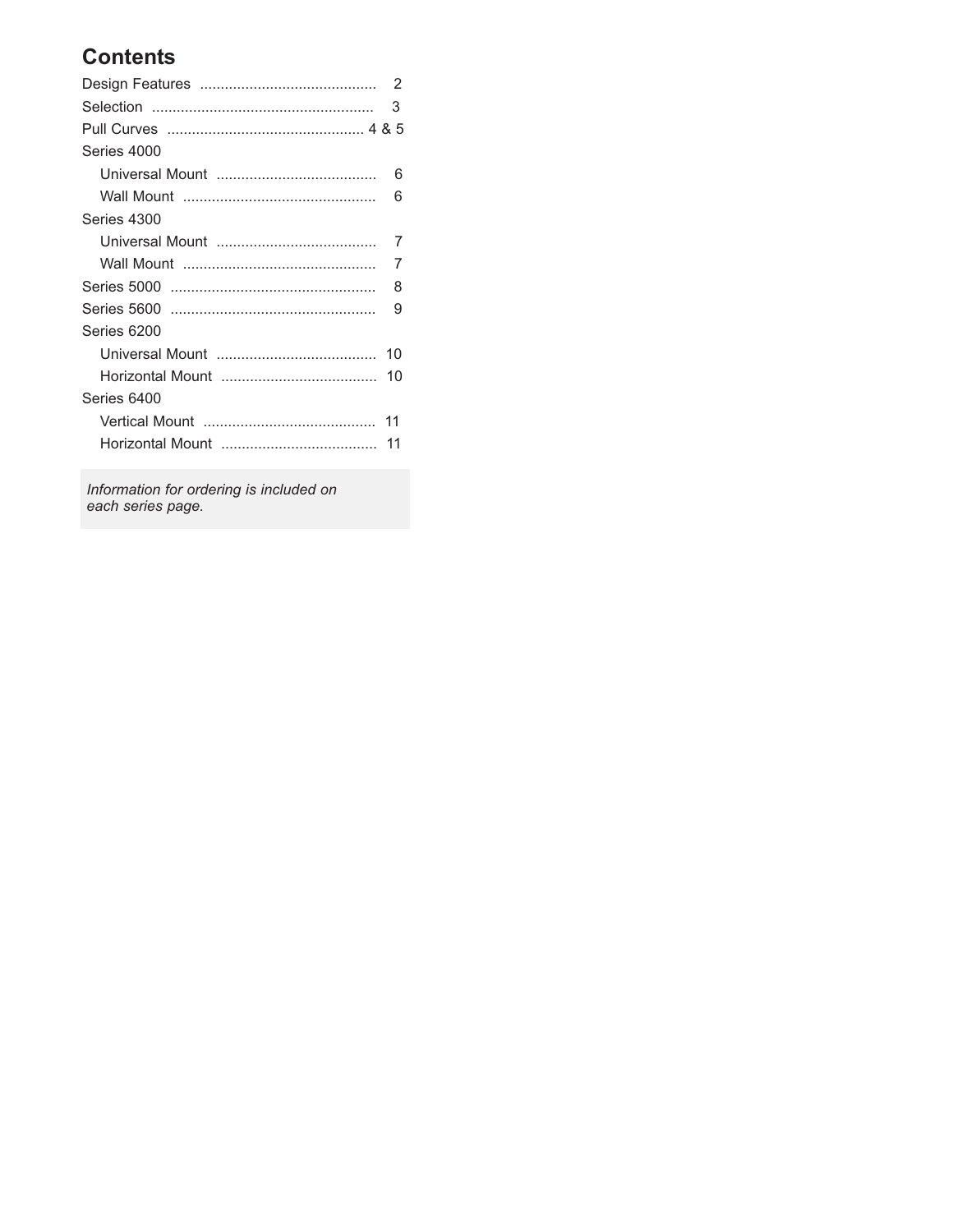# **Design Features**

Eight standard models available. Black paint for corrosion and fungus protection is standard. Stearns solenoid design has been time-tested and proven in<br>Stearns electromagnetic disc brakes.

Special Bearing Surfaces are

copper brazed to plunger, providing ample area for connecting linkage...extending wear life.



and plunger guides.

assure uniformity and strength of entire frame.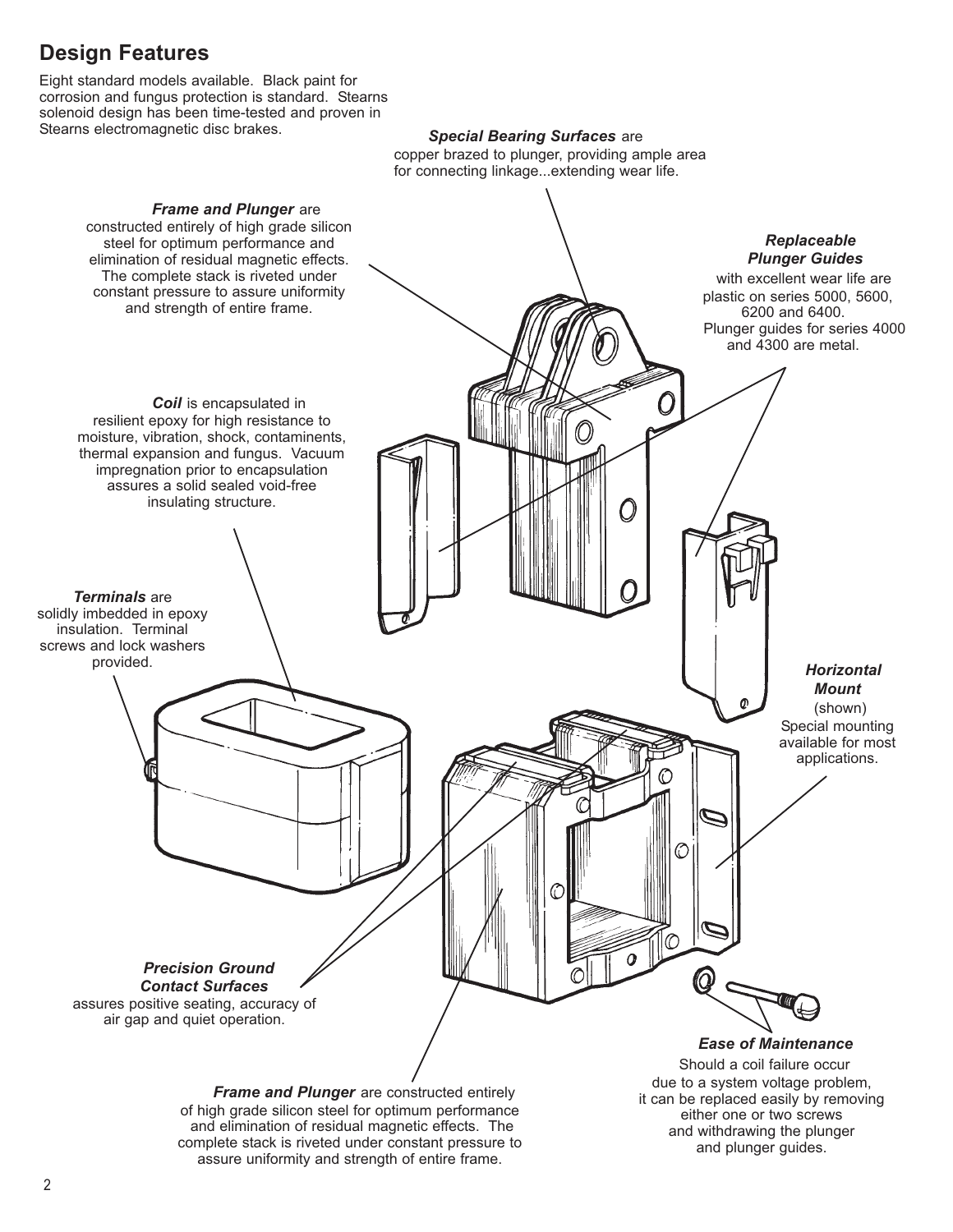# **Selection**

The solenoid must be closely sized to load requirements for maximum service life. An undersized solenoid... where load exceeds solenoid force...will fail through burnout of coil. An oversized solenoid...where solenoid force greatly exceeds load...will fail prematurely through hammering of the plunger on the frame.

Stearns engineers are specialists in applying the proper solenoid to a particular application. You can profit from our experience by having a Stearns engineer review your requirements and determine the best possible solenoid for your particular application. Frequently, Stearns engineers are able to offer valuable recommendations which lower your solenoid costs and improve the performance of your products.

The solenoids described in this brochure are commonly used standards. Numerous variations of standard solenoids are available from Stearns. For complete details, contact the factory.

When selecting a standard Stearns solenoid, four basic factors should be considered to obtain optimum performance: A) load characteristics,B) voltage and current limitations, C) ambient temperature and cycling rate, D) push or pull type operation.

Solenoid model number and coil stock number should be specified when ordering Stearns industrial solenoids. The solenoid assembly consists of the solenoid frame, plunger, plunger guides, and plunger guide screw(s). The coil has two side terminals. The terminals have screws and lock washers attached.

#### **Solenoid Series Selection**

Stearns industrial solenoids are available in a wide variety of pull-in forces and stroke lengths. The 100% voltage pull charts on pages 4 and 5 will help you determine the correct solenoid model number to meet your specific performance requirements.

Use the horizontal axis of the chart to locate the stroke length needed. Pounds of pull in force are listed vertically on the left axis. Draw a horizontal line from the stroke length. The 100% voltage pull curves that falls above to where these two lines intersect will indicate which solenoid models to consider. To compensate for voltage fluctuation and possible errors in calculating load, pull values at 85% voltage should normally be used. To obtain 85% voltage pull forces, multiply the 100% voltage pull forces by 0.72. The 85% voltage solenoid pull curve that falls closest above your force-stroke requirement will meet your performance requirements. The 85% voltage pull forces are also listed on the solenoid specification, Pages 6 through 11. As referenced in Figure 1A, the pull required by the load must not be greater than the force exerted by the solenoid at any point on the chart.

Each curve is labeled with a letter. Locate the corresponding letter in the Model Number Chart to determine the solenoid and coil series best suited to your needs. Full electrical and dimensional specifications on these solenoids can be found on Pages 6 through 11.

A solenoid should always be mounted either horizontally or vertically for maximum life. The plunger should be

linked to operating mechanism of machine in such a way to allow free plunger travel. Plunger misalignment accelerates wear on plunger guides.

#### **Electrical Considerations**

Volt-ampere data is listed for each Stearns solenoid on the following pages. Inrush current at a given stroke is calculated by dividing the volt-ampere value at that stroke by the voltage being used. The holding volt-ampere value is also listed for each solenoid. Coils are available in NEMA standard voltages of 115, 230, 460 and 575 VAC, 60 Hz, with Class A insulation. Coils for other voltages and frequencies are available on special order.

#### **Ambient Temperature**

Values listed in solenoid data are for an ambient of 40° C or below. If the ambient is higher than shown or for high cycling applications, consult factory.

#### **Push or Pull Applications**

Stearns solenoids are available in both pull and push-pull arrangements. With pull arrangement, the load is connected as in Figure 2A. With push-pull arrangement, the load is connected as in Figure 2B.



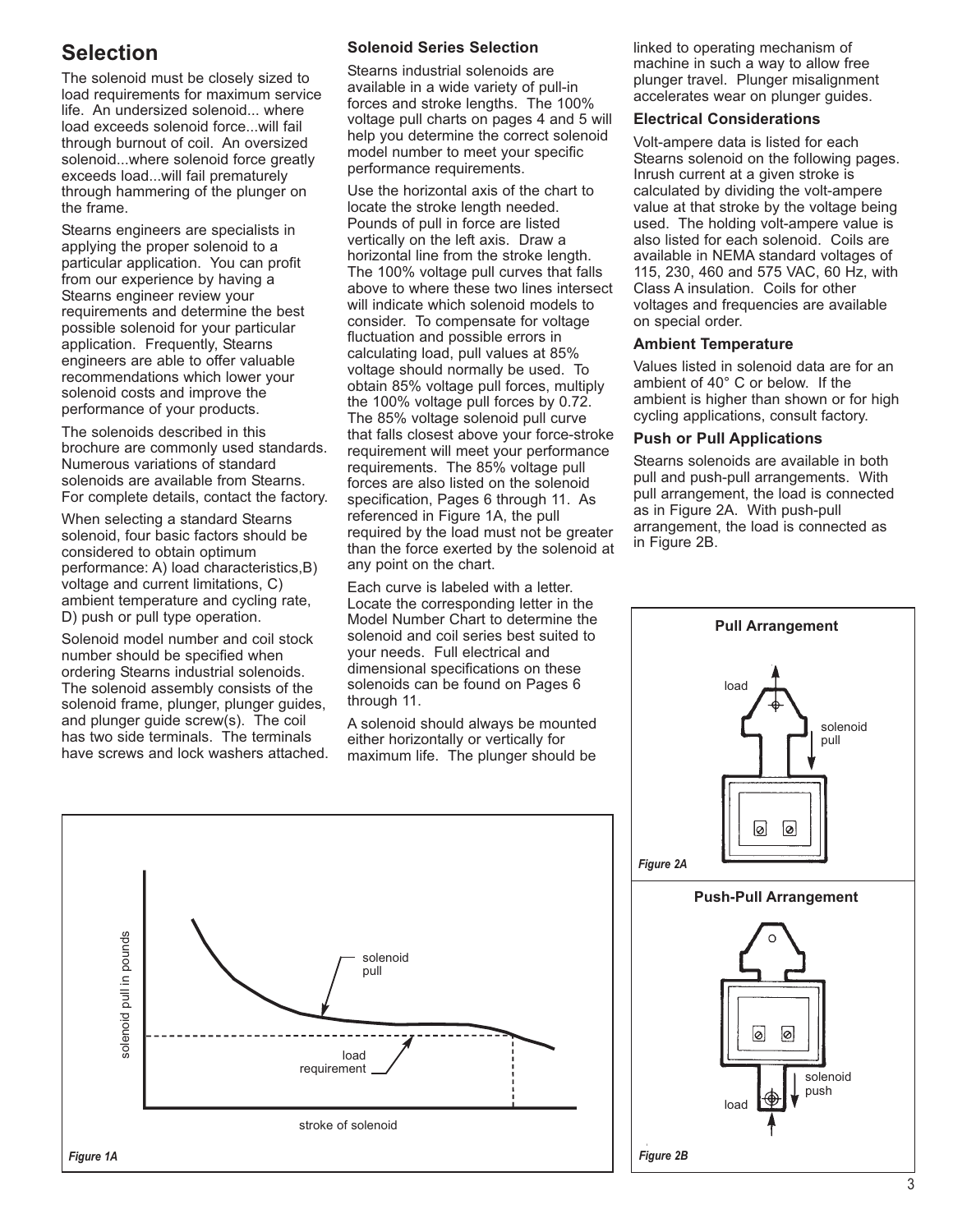# **Stearns Industrial Solenoid Pull Curves - 100% Voltage**



**Notes:** 1) Pull characteristics recorded with coil "hot" to insure optimum operating performance.

2) Add plunger weight to pull force if plunger is vertical above the solenoid frame. Subtract plunger weight from pull force if plunger is vertical below the solenoid force.

| Curve |                              | <b>Solenoid Model Number</b> | <b>Mounting</b>   | <b>Coil Series</b> |  |
|-------|------------------------------|------------------------------|-------------------|--------------------|--|
|       | Pull                         | Push-Pull                    |                   |                    |  |
| c     | 4-2-04001-00<br>4-2-04003-00 | 4-2-04002-00<br>4-2-04004-00 | Wall<br>Universal | 43,200<br>43,200   |  |
| D     | 4-2-04001-00<br>4-2-04003-00 | 4-2-04002-00<br>4-2-04004-00 | Universal         | 56,100             |  |
| E     | 4-2-04001-00<br>4-2-04003-00 | 4-2-04002-00<br>4-2-04004-00 | Universal         | 56,200             |  |
| F     | 4-2-05003-00                 | 4-2-05004-00                 | Universal         | 56,300             |  |

| Curve |                              | <b>Solenoid Model Number</b> |                   | <b>Coil Series</b> |  |
|-------|------------------------------|------------------------------|-------------------|--------------------|--|
|       | Pull                         | Push-Pull                    | <b>Mounting</b>   |                    |  |
| G     | 4-2-04301-00<br>4-2-04303-00 | 4-2-04302-00<br>4-2-04304-00 | Wall<br>Universal | 43.100<br>43.100   |  |
| н     | 4-2-05003-00                 |                              | Universal         | 50.200             |  |
| J     | 4-2-04301-00<br>4-2-04303-00 | 4-2-04302-00<br>4-2-04304-00 | Wall<br>Universal | 43.200<br>43.200   |  |
| ĸ     | 4-2-05603-00                 | 4-2-05604-00                 | Universal         | 56.100             |  |
|       | 4-2-05603-00                 | 4-2-05604-00                 | Universal         | 56.200             |  |
| M     | 4-2-05603-00                 | 4-2-05604-00                 | Universal         | 56.300             |  |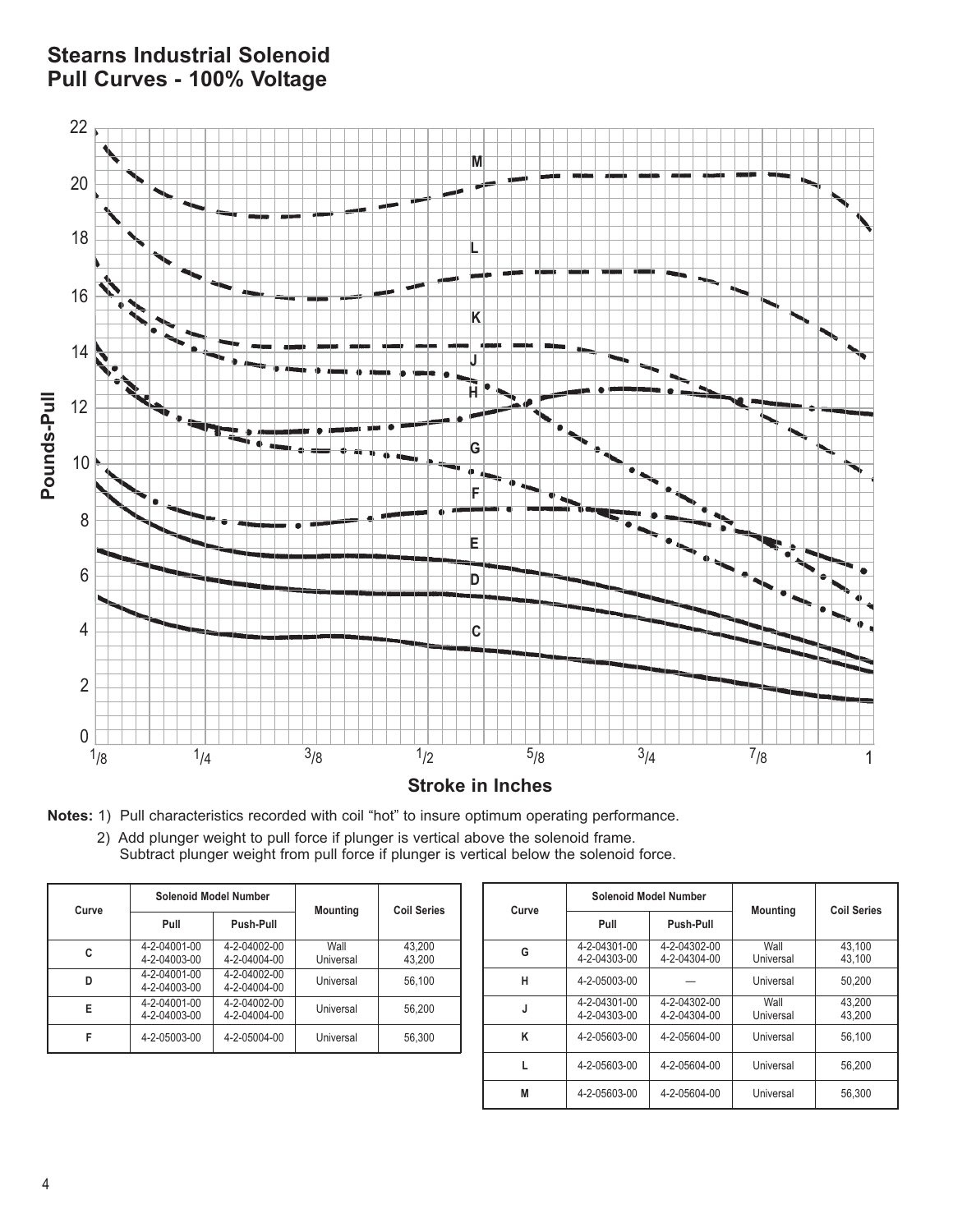



2) Add plunger weight to pull force if plunger is vertical above the solenoid frame. Subtract plunger weight from pull force if plunger is vertical below the solenoid force.

| Curve | Solenoid Model Number | <b>Mounting</b> | <b>Coil Series</b> |  |  |
|-------|-----------------------|-----------------|--------------------|--|--|
|       | <b>Push Only</b>      |                 |                    |  |  |
| Α     | 4-2-06206-00          | Vertical        | 62,100             |  |  |
|       | 4-2-06201-00          | Horizontal      |                    |  |  |
| в     | 4-2-06206-00          | Vertical        | 62,200             |  |  |
|       | 4-2-06201-00          | Horizontal      |                    |  |  |
| C     | 4-2-06406-00          | Vertical        | 64.100             |  |  |
|       | 4-2-06401-00          | Horizontal      |                    |  |  |
| n     | 4-2-06406-00          | Vertical        | 64,200             |  |  |
|       | 4-2-06401-00          | Horizontal      |                    |  |  |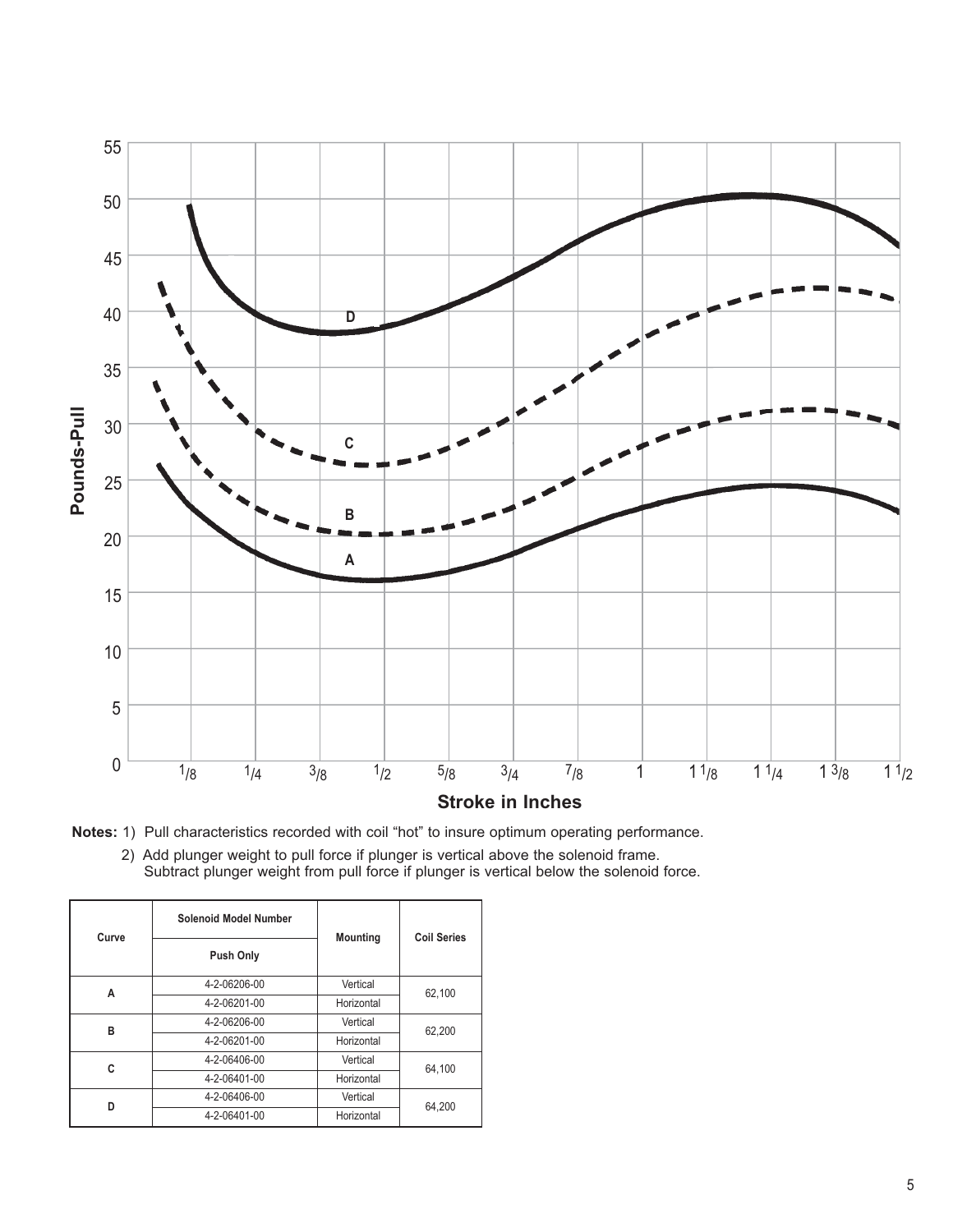

#### **Electrical Data**

|                       |               |                 | <b>Force in Pounds</b> |            | Volt-Amperes*  |                       |               |                 |                |     |                |                       | <b>Force in Pounds</b> |                 | Volt-Amperes*  |     |                |  | <b>Force in Pounds</b> |  | Volt-Amperes* |
|-----------------------|---------------|-----------------|------------------------|------------|----------------|-----------------------|---------------|-----------------|----------------|-----|----------------|-----------------------|------------------------|-----------------|----------------|-----|----------------|--|------------------------|--|---------------|
|                       | <b>Stroke</b> | 100%<br>Voltage | 85%<br>Voltage         | Inrus<br>h | <b>Holding</b> |                       | <b>Stroke</b> | 100%<br>Voltage | 85%<br>Voltage |     | Inrush Holding |                       | <b>Stroke</b>          | 100%<br>Voltage | 85%<br>Voltage |     | Inrush Holding |  |                        |  |               |
| Coil<br><b>Series</b> | 1/8           | 5.3             | 3.9                    | 139        |                | Coil<br><b>Series</b> | $1_{/8}$      | 7.1             | 5.0            | 161 |                | Coil<br><b>Series</b> | 1/8                    | 9.2             | 6.5            | 212 |                |  |                        |  |               |
| 40,100                | 4/            | 3.9             | 2.9                    | 196        |                | 40,200                | 1/4           | 5.6             | 4.0            | 231 |                | 40,300                | 1/4                    | 7.0             | 5.1            | 294 |                |  |                        |  |               |
| Line                  | 3/8           | 3.6             | 2.6                    | 240        |                | Line                  | 3/8           | 5.3             | 3.8            | 286 |                | Line                  | 3/8                    | 6.5             | 4.8            | 366 |                |  |                        |  |               |
| "C"<br>on Pull        | 1/2           | 3.4             | 2.5                    | 276        | 30             | "D"<br>on Pull        | 1/2           | 5.2             | 3.7            | 337 | 37             | "E"<br>on Pull        | $1_{12}$               | 6.3             | 4.5            | 434 | 55             |  |                        |  |               |
| Curve<br>Chart        | 5/8           | 3.0             | 2.2                    | 307        |                | Curve<br>Chart        | 5/8           | 4.8             | 3.5            | 392 |                | Curve<br>Chart        | 5/8                    | 5.7             | 4.0            | 506 |                |  |                        |  |               |
| Page 4                | 3/4           | 2.5             | 1.8                    | 336        |                | Page 4                | 3/4           | 4.2             | 3.0            | 440 |                | Page 4                | 3/4                    | 4.8             | 3.4            | 561 |                |  |                        |  |               |
|                       | $7_{/8}$      | 1.9             | 1.3                    | 360        |                |                       | 7/8           | 3.5             | 2.3            | 473 |                |                       | $7_{/8}$               | 3.5             | 2.5            | 594 |                |  |                        |  |               |
|                       |               | 1.2             | .9                     | 381        |                |                       |               | 2.2             | 1.6            | 495 |                |                       |                        | 2.4             | 1.7            | 638 |                |  |                        |  |               |

\*To determine current (amps) divide volt-amperes by coil voltage.

#### **Ordering information**

Specify solenoid model number from Table A and coil stock number from Table B. For special coils, other voltages and frequencies, consult Stearns Division.

**Table A Table B**

| <b>Solenoid Mode Number</b>                 |                              |                    |                              |  |  |  |  |  |
|---------------------------------------------|------------------------------|--------------------|------------------------------|--|--|--|--|--|
| <b>Universal Mount</b><br><b>Wall Mount</b> |                              |                    |                              |  |  |  |  |  |
| Pull:<br>Push-Pull                          | 4-2-04003-00<br>4-2-04004-00 | Pull:<br>Push-Pull | 4-2-04001-00<br>4-2-04002-00 |  |  |  |  |  |

| iavic D       |              |                          |              |              |
|---------------|--------------|--------------------------|--------------|--------------|
| Coil          |              | <b>Coil Stock Number</b> |              |              |
| <b>Series</b> | 115 V/60 Hz  | 230 V/60 Hz              | 460 V/60 Hz  | 575 V/60 Hz  |
| 40.100        | 4-2-40101-00 | 4-2-40102-00             | 4-2-40104-00 | 4-2-40105-00 |
| 40.200        | 4-2-40201-00 | 4-2-40202-00             | 4-2-40204-00 | 4-2-40205-00 |
| 40.300        | 4-2-40301-00 | 4-2-40302-00             | 4-2-40304-00 | 4-2-40305-00 |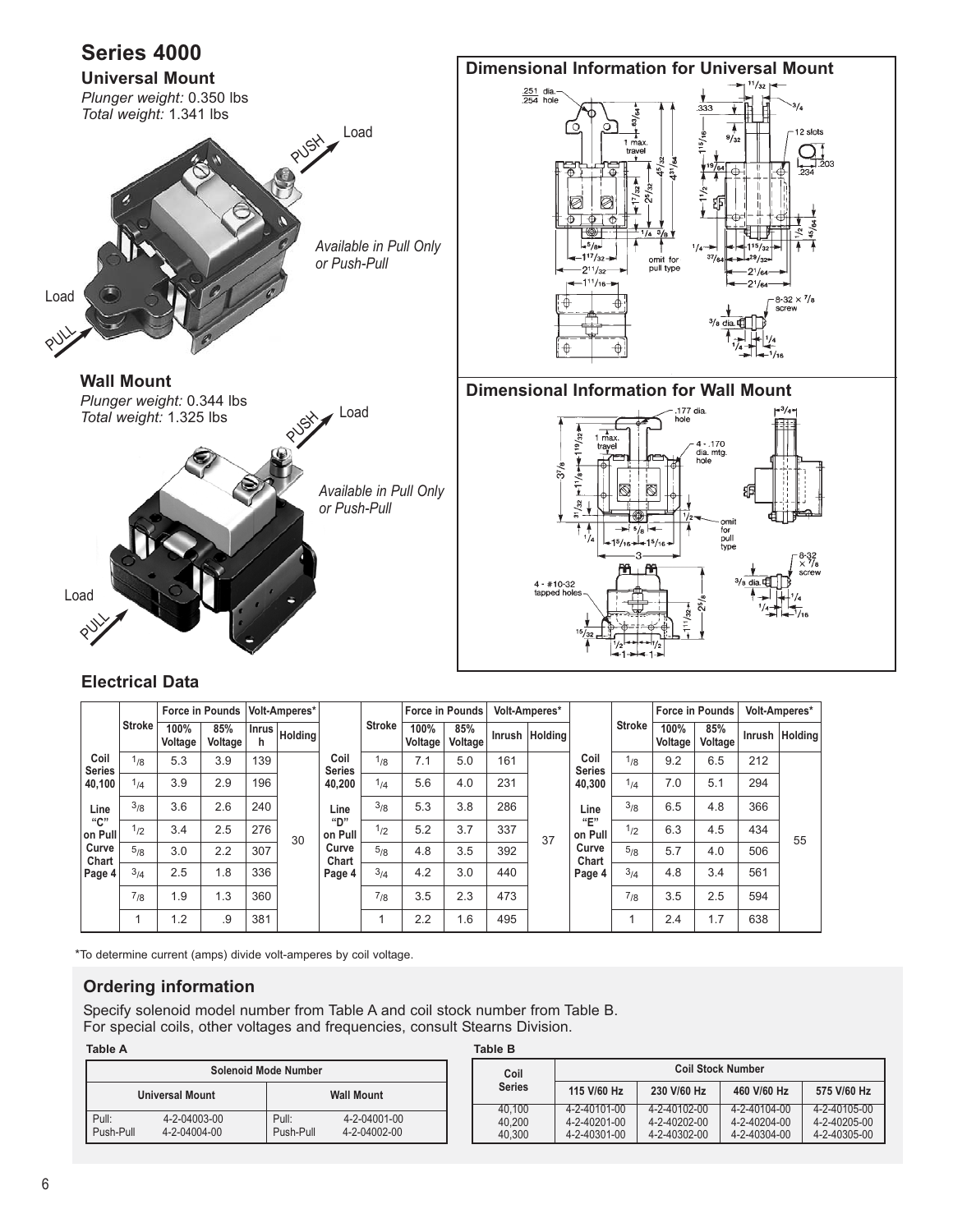

| <b>JEIIES</b>                     |                                                               |                 |       | .    |      | <b>JELIES</b>  |               |      |     | $\sim$ $\sim$ |
|-----------------------------------|---------------------------------------------------------------|-----------------|-------|------|------|----------------|---------------|------|-----|---------------|
| 43,100                            | 7.9<br>434<br>11.0<br>1/4                                     | 40,100          | 1/4   | 13.8 | 9.8  | 495            |               |      |     |               |
| 3/8<br>539<br>7.3<br>10.3<br>Line | Line                                                          |                 |       | 3/8  | 13.1 | 9.3            | 637           |      |     |               |
| "G"<br>on Pull                    | $\frac{1}{2}$                                                 | 9.8             | 6.9   | 643  | 67   | "J"<br>on Pull | $\frac{1}{2}$ | 13.0 | 9.0 | 770           |
| Curve                             | 5/8<br>6.3<br>738<br>8.6<br>Chart<br>3/4<br>5.1<br>775<br>7.1 |                 | Curve | 5/8  | 11.3 | 8.0            | 895           |      |     |               |
| Page 4                            |                                                               | Chart<br>Page 4 | 3/4   | 9.0  | 6.6  | 1010           |               |      |     |               |
|                                   | (1/8)                                                         | 5.3             | 4.0   | 825  |      |                | (1/8)         | 6.8  | 4.8 | 1110          |
|                                   |                                                               | 3.6             | 2.6   | 870  |      |                |               | 4.3  | 3.1 | 1186          |
|                                   |                                                               |                 |       |      |      |                |               |      |     |               |

\*To determine current (amps) divide volt-amperes by coil voltage.

#### **Ordering information**

Specify solenoid model number from Table A and coil stock number from Table B. For special coils, other voltages and frequencies, consult Stearns Division.

| Table A            |                              |                              |                              | <b>Table B</b> |
|--------------------|------------------------------|------------------------------|------------------------------|----------------|
|                    |                              | <b>Solenoid Model Number</b> |                              | Сc             |
|                    | <b>Universal Mount</b>       |                              | <b>Wall Mount</b>            | Ser            |
| Pull:<br>Push-Pull | 4-2-04303-00<br>4-2-04304-00 | Pull:<br>Push-Pull           | 4-2-04301-00<br>4-2-04302-00 | 43.7<br>43.2   |

| iavie D          |                                |                              |                              |                              |
|------------------|--------------------------------|------------------------------|------------------------------|------------------------------|
| Coil             |                                | <b>Coil Stock Number</b>     |                              |                              |
| <b>Series</b>    | 115 V/60 Hz                    | 230 V/60 Hz                  | 460V/60 Hz                   | 575 V/60 Hz                  |
| 43.100<br>43.200 | 4-2-431011-00<br>4-2-432011-00 | 4-2-43102-00<br>4-2-43202-00 | 4-2-43104-00<br>4-2-43204-00 | 4-2-43105-00<br>4-2-43205-00 |

78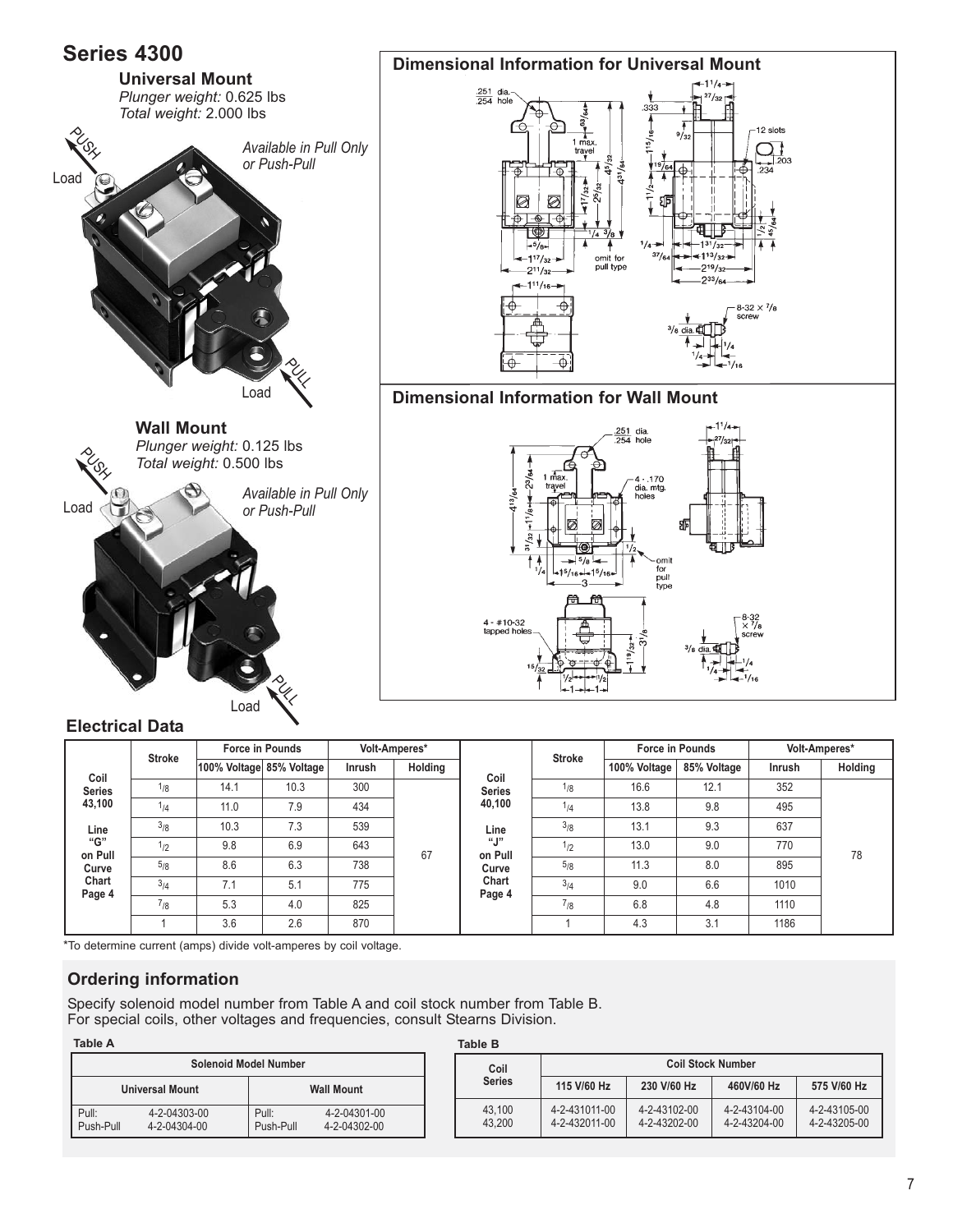

#### **Electrical Data**

|                       | <b>Stroke</b> |              | <b>Force in Pounds</b> | Volt-Amperes* |         |                 | <b>Stroke</b>   | <b>Force in Pounds</b> |                        | Volt-Amperes* |                |     |     |  |  |  |  |  |  |     |      |     |
|-----------------------|---------------|--------------|------------------------|---------------|---------|-----------------|-----------------|------------------------|------------------------|---------------|----------------|-----|-----|--|--|--|--|--|--|-----|------|-----|
|                       |               | 100% Voltage | 85%Voltage             | Inrush        | Holding | Coil            |                 | 100% Voltage           | 85%Voltage             | Inrush        | <b>Holding</b> |     |     |  |  |  |  |  |  |     |      |     |
| Coil<br><b>Series</b> | 1/8           | 10.0         | 7.4                    | 207           |         | <b>Series</b>   | <sup>1</sup> /8 | 13.7                   | 9.8                    | 308           |                |     |     |  |  |  |  |  |  |     |      |     |
| 50,100                | $1_{/4}$      | 8.0          | 5.8                    | 312           |         | 50,200          | 1/4             | 11.2                   | 8.0                    | 447           |                |     |     |  |  |  |  |  |  |     |      |     |
| Line                  | 3/8           | 7.8          | 5.8                    | 380           | 56      |                 | 462<br>545      |                        | Line<br>"Н"<br>on Pull | 3/8           | 11.1           | 7.9 | 568 |  |  |  |  |  |  |     |      |     |
| ``E"<br>on Pull       | $1_{12}$      | 8.1          | 6.0                    |               |         |                 |                 |                        |                        |               |                |     |     |  |  |  |  |  |  | 1/2 | 11.4 | 8.3 |
| Curve                 | 5/8           | 8.2          | 6.1                    |               |         |                 |                 | Curve                  | 5/8                    | 12.3          | 8.9            | 836 |     |  |  |  |  |  |  |     |      |     |
| Chart<br>Page 4       | 3/4           | 7.8          | 5.9                    | 627           |         | Chart<br>Page 4 | 3/4             | 12.4                   | 9.0                    | 968           |                |     |     |  |  |  |  |  |  |     |      |     |
|                       | $7_{/8}$      | 6.9          | 5.2                    | 710           |         |                 | $7_{/8}$        | 11.9                   | 8.7                    | 1100          |                |     |     |  |  |  |  |  |  |     |      |     |
|                       |               | 5.6          | 4.3                    | 788           |         |                 |                 | 11.4                   | 7.6                    | 1232          |                |     |     |  |  |  |  |  |  |     |      |     |

\*To determine current (amps) divide volt-amperes by coil voltage.

### **Ordering information**

Specify solenoid model number from Table A and coil stock number from Table B. For special coils, other voltages and frequencies, consult Stearns Division.

| <b>Table A</b> |                                                                                      | Table B          |                              |                              |                              |                              |  |  |  |  |
|----------------|--------------------------------------------------------------------------------------|------------------|------------------------------|------------------------------|------------------------------|------------------------------|--|--|--|--|
|                | Solenoid Model Number                                                                | Coil             | <b>Coil Stock Number</b>     |                              |                              |                              |  |  |  |  |
| Pull:          | 4-2-05003-00                                                                         | <b>Series</b>    | 115 V/60 Hz                  | 230 V/60 Hz                  | 460V/60 Hz                   | 575 V/60 Hz                  |  |  |  |  |
| Push-Pull      | 4-2-05004-00 (The push-pull solenoid is only offered<br>with the 50.100 series coil) | 50.100<br>50.200 | 4-2-50101-00<br>4-2-50201-00 | 4-2-50102-00<br>4-2-50202-00 | 4-2-50104-00<br>4-2-50204-00 | 4-2-50105-00<br>4-2-50205-00 |  |  |  |  |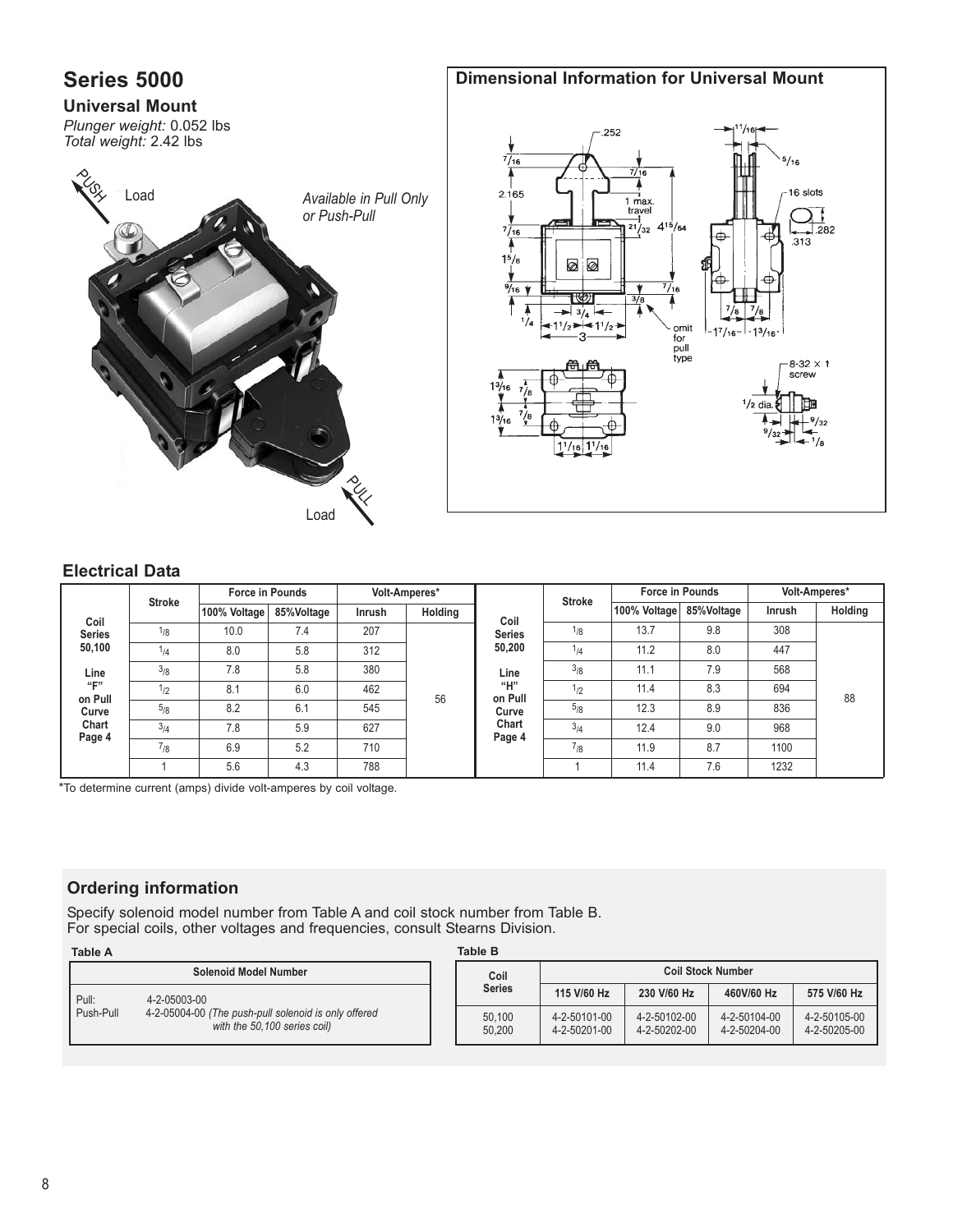# **Series 5600 Universal Mount** *Plunger weight:* 1.0 lb *Total weight:* 3.37 lbs **Dimensional Information for Universal Mount** *Available in Pull Only or Push-Pull* Load **PULL PUSH** Load



#### **Electrical Data**

|                         | <b>Stroke</b> |                 |                |               | <b>Force in Pounds</b><br>Volt-Amperes* |                                                                                       |     |                 | <b>Stroke</b>  | <b>Force in Pounds</b> |         | Volt-Amperes*                   |     |                 | <b>Stroke</b>  | <b>Force in Pounds</b> |         | Volt-Amperes* |  |
|-------------------------|---------------|-----------------|----------------|---------------|-----------------------------------------|---------------------------------------------------------------------------------------|-----|-----------------|----------------|------------------------|---------|---------------------------------|-----|-----------------|----------------|------------------------|---------|---------------|--|
|                         |               | 100%<br>Voltage | 85%<br>Voltage | <b>Inrush</b> | Holdina                                 |                                                                                       |     | 100%<br>Voltage | 85%<br>Voltage | <b>Inrush</b>          | Holding |                                 |     | 100%<br>Voltage | 85%<br>Voltage | Inrush                 | Holding |               |  |
| Coil                    | $1_{/8}$      | 17.3            | 13.0           | 330           |                                         | Coil<br><b>Series</b><br>56,200<br>Line<br>"L"<br>on Pull<br>Curve<br>Chart<br>Page 4 | 1/8 | 19.6            | 14.1           | 411                    |         | Coil                            | 1/8 | 21.8            | 16.0           | 465                    |         |               |  |
| <b>Series</b><br>56,100 | 1/4           | 14.2            | 10.3           | 500           |                                         |                                                                                       | 1/4 | 16.4            | 11.8           | 605                    |         | <b>Series</b><br>56,300<br>Line | 1/4 | 18.7            | 13.2           | 682                    |         |               |  |
| Line                    | 3/8           | 14.0            | 10.0           | 643           |                                         |                                                                                       | 3/8 | 15.6            | 11.5           | 770                    |         |                                 | 3/8 | 18.6            | 13.1           | 903                    |         |               |  |
| "K"<br>on Pull          | 1/2           | 14.0            | 10.0           | 785           | 76                                      |                                                                                       | 1/2 | 16.3            | 11.8           | 968                    | 94      | "M"<br>on Pull                  | 1/2 | 19.2            | 13.8           | 1100                   | 111     |               |  |
| Curve<br>Chart          | 5/8           | 14.0            | 10.0           | 965           |                                         |                                                                                       | 5/8 | 16.6            | 12.1           | 1155                   |         | Curve<br>Chart                  | 5/8 | 20.1            | 14.5           | 1330                   |         |               |  |
| Page 4                  | 3/4           | 13.0            | 9.3            | 1075          |                                         |                                                                                       | 3/4 | 16.5            | 12.0           | 1342                   |         | Page 4                          | 3/4 | 20.1            | 14.5           | 1560                   |         |               |  |
|                         | 7/8           | 11.3            | 8.0            | 1245          |                                         |                                                                                       | 7/8 | 15.3            | 11.0           | 1495                   |         |                                 | 7/8 | 20.0            | 14.2           | 1770                   |         |               |  |
|                         |               | 8.7             | 6.4            | 1365          |                                         |                                                                                       |     | 13.0            | 10.0           | 1650                   |         |                                 |     | 17.3            | 12.5           | 1980                   |         |               |  |

\*To determine current (amps) divide volt-amperes by coil voltage.

### **Ordering information**

Specify solenoid model number from Table A and coil stock number from Table B. For special coils, other voltages and frequencies, consult Stearns Division.

| <b>Table A</b>               |  | <b>Table B</b> |                          |              |              |              |  |  |
|------------------------------|--|----------------|--------------------------|--------------|--------------|--------------|--|--|
| <b>Solenoid Model Number</b> |  | Coil           | <b>Coil Stock Number</b> |              |              |              |  |  |
|                              |  | <b>Series</b>  | 115 V/60 Hz              | 230 V/60 Hz  | 460 V/60 Hz  | 575 V/60 Hz  |  |  |
| Pull:<br>4-2-05603-00        |  | 56.100         | 4-2-56101-00             | 4-2-56102-00 | 4-2-56104-00 | 4-2-56105-00 |  |  |
| Push-Pull<br>4-2-05604-00    |  | 56.200         | 4-2-56201-00             | 4-2-56202-00 | 4-2-56204-00 | 4-2-56205-00 |  |  |
|                              |  | 56.300         | 4-2-56301-00             | 4-2-56302-00 | 4-2-56304-00 | 4-2-56305-00 |  |  |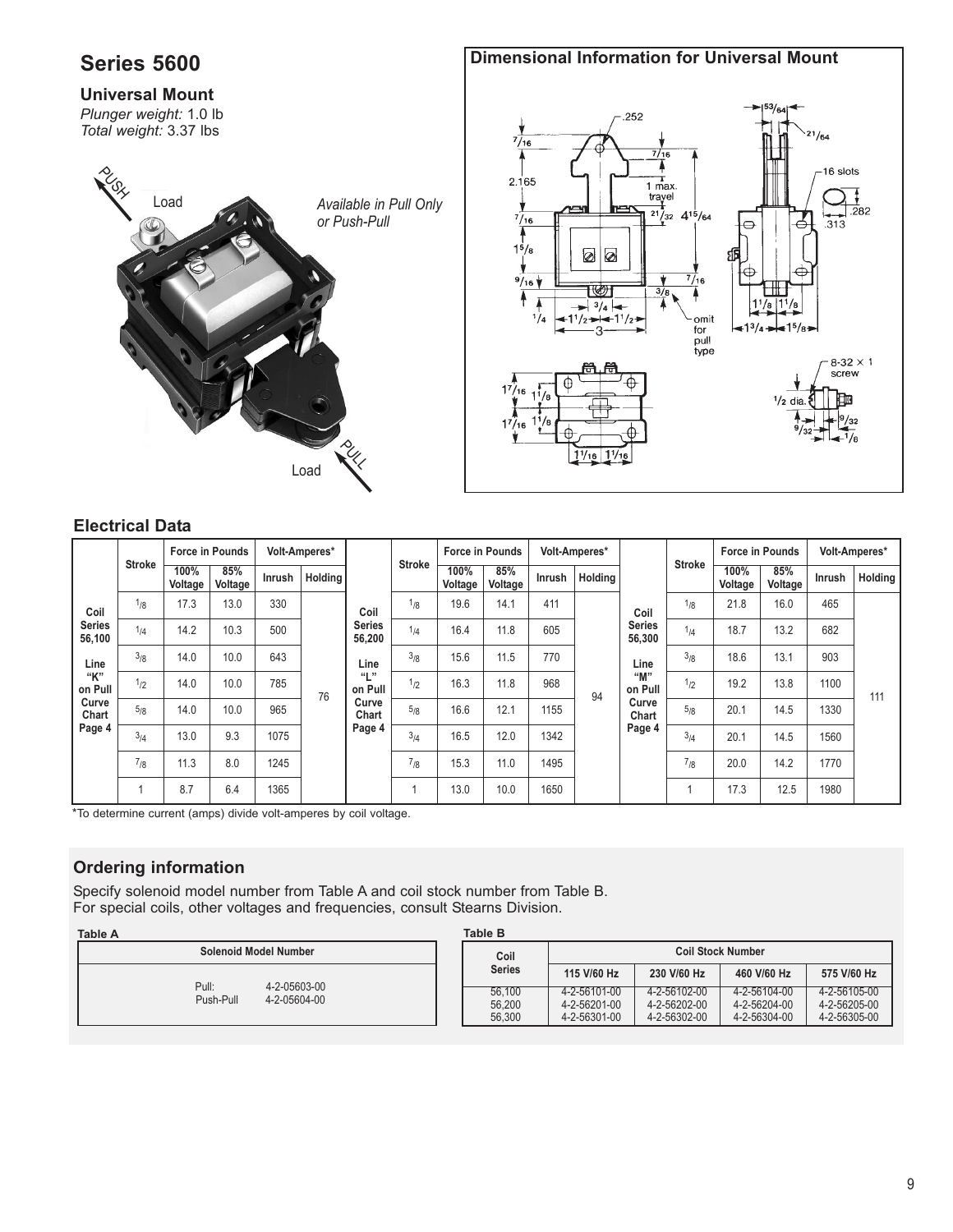# **Series 6200**

**Vertical Mount** *Plunger weight:* 1.9 lbs *Total weight:* 6.5 lbs



**Horizontal Mount** *Plunger weight:* 1.9 lbs *Total weight:* 6.5 lbs

**Electrical Data** 



#### **Dimensional Information for Vertical Mount**  $11/32$  $\frac{.378}{.380}$  dia.- $23/64$  $3<sup>5</sup>$ / 55/8  $\frac{19}{16}$ e చి န့် Æ ಸ ⊘ Ø ನ  $-1^{3}/4$  $+135/6$  $215/2$  $-21/a$  $2^{27}/_{32}$  $2^{29/32}$ 伶 尙  $\cap$ **Dimensional Information for Horizontal Mount** $17/32$  $-1^{1}/32$  $\frac{.378}{.380}$  dia. $^{23}/_{64}$



#### **Stroke 100% Voltage 85%Voltage Force in Pounds Inrush Holding Volt-Amperes\***  $1/4$  $1/8$ 17.7 22.5 12.9 17.0 700 445  $1/2$  $3/8$ 17.4 16.4 12.2 12.5 1050 815  $3/4$ 5/8 20.0 18.1 14.6 13.3 1450 1260  $11_{/2}$  $13/8$  $11_{/4}$  $11_{/8}$ 1 7/8 22.5 24.5 25.0 24.5 23.6 22.4 16.5 18.1 18.5 18.1 17.4 16.2 3000 2700 2375 2200 1810 1700 122 **Coil Series 62,100 See Page 5 for Pull Curve Chart Force in Pounds 100% Voltage**  $11_{/2}$  $13/8$  $11_{/4}$  $11_{/8}$ 1 3880 3500 3190 2780 2530 1940 1400 910 23.0 23.8 23.5 22.6 21.5 31.5 32.5  $\overline{323}$ 31.0 28.3 18.0 **Coil Series 62,200 See Page 5 for Pull Curve Chart Inrush Holding** 7<sub>/8</sub> | 26.5 | 19.6 | 2100 | 180  $3/4$  23.7 5<sub>/8</sub> | 22.3 | 16.7 | 1680  $\frac{1}{2}$  | 21.5 | 16.1 <sup>3</sup>/8 | 21.3 | 15.7 | 1200  $1/4$ 1<sub>/8</sub> | 28.1 | 20.9 | 685 16.8 **Volt-Amperes\*** 21.8 **85%Voltage Stroke**

\*To determine current (amps) divide volt-amperes by coil voltage.

#### **Ordering information**

Specify solenoid model number from Table A and coil stock number from Table B. For special coils, other voltages and frequencies, consult Stearns Division.

#### **Table A Table B Solenoid Model Number** Vertical Mount: 4-2-06206-00 Horizontal Mount: 4-2-06201-00 4-2-62205-00 4-2-62104-00 4-2-62204-00 4-2-62102-00 4-2-62202-00 4-2-62101-00 4-2-62201-00 62,100 62,200 **460V/60 Hz Coil Stock Number 230 V/60 Hz 575 V/60 Hz Coil Series 115 V/60 Hz**

#### 10